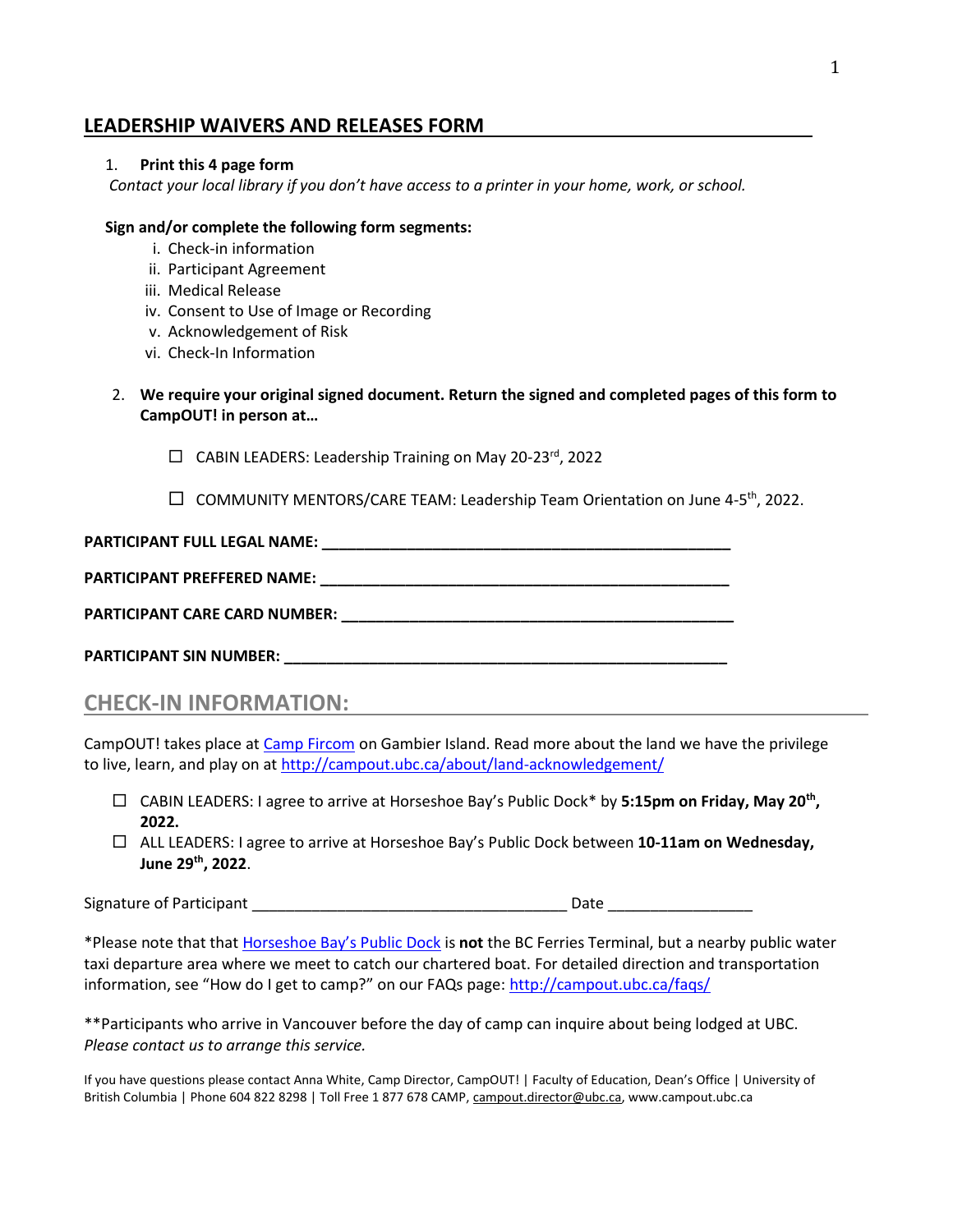## **PARTICIPANT AGREEMENT:**

### TO: THE GOVERNORS OF THE UNIVERSITY OF BRITISH COLUMBIA

I \_\_\_\_\_\_\_\_\_\_\_\_\_\_\_\_\_\_\_\_\_\_\_ (Name) hereby consent to attending UBC's CampOUT! as a Leader, and hereby release and discharge the sponsors of the event and the camp facilities for any injury to person or property during participation therein. I also give permission for any medical treatment necessary during the event. I understand personal contact information may be used by UBC to contact individuals involved for future CampOUT! events.

| Dated, |  | (Date & Year), at |  | $\sim$<br>`.+ | (Province) |  |
|--------|--|-------------------|--|---------------|------------|--|
|--------|--|-------------------|--|---------------|------------|--|

| Signature: |  |  |
|------------|--|--|
|            |  |  |

## **MEDICAL RELEASE:**

I will notify the camp if I am exposed to any communicable diseases during the three weeks prior to arriving at camp. In the case of medical emergency, I understand that every effort will be made to contact the emergency contacts I've listed. I authorize the Camp Care Team to secure medical treatment for me when appropriate, but not limited to medication, x-ray, hospitalization, anesthesia, or surgery. If for any reason I receive such medical attention beyond that provided by the camp first aid attendants, I agree to be responsible for all expenses incurred. I authorize medical staff to administer basic health care including painkillers i.e. ibuprofen (Advil), acetaminophen (Tylenol), Gravol, throat lozenges etc. if needed. The health history I provided in my application is correct so far as I know.

Signature of Participant **Printed Name of Participant** Printed Name of Participant

Date Signed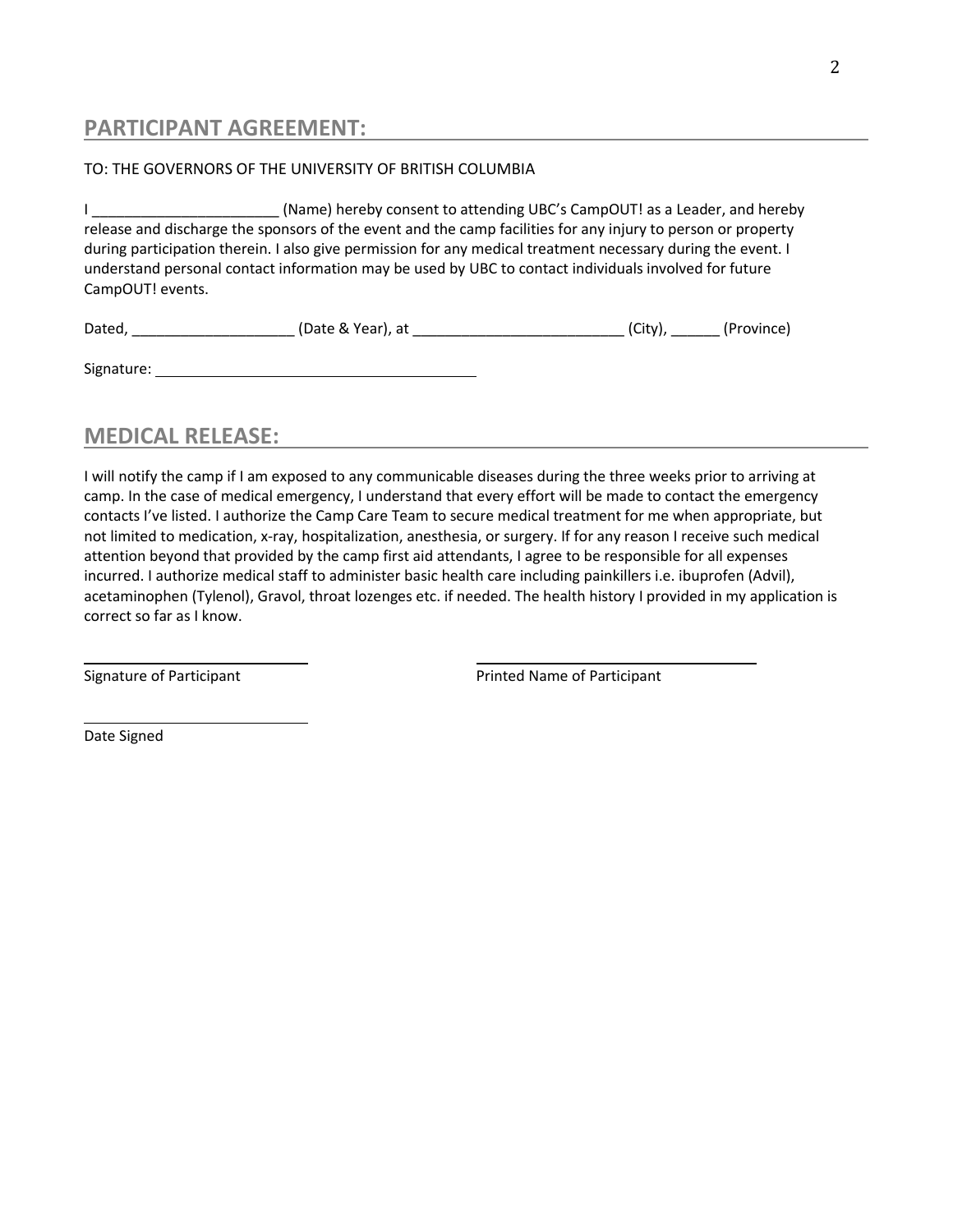# **CONSENT TO USE OF IMAGE OR RECORDING**

CampOUT! can use my image (in photograph, digital, video or electronic form) for and in publications, posters, website or other media, without limitation, and I agree not to make any claim for misappropriation of personality, breach of privacy, or other loss or damages against CampOUT! and/or UBC in respect thereof.

*CampOUT! is proud of our programs and would like to be able to demonstrate what we do. We will take pictures and videos during some of our programs. We are asking for permission to use your image in promotional material, and on our website to promote the benefits of CampOUT!*

*Your right to privacy is important to us and will be respected. This is not required to participate.* 

*By signing below, you agree to the following terms:*

- *• You grant to UBC a non-exclusive, irrevocable, unrestricted, royalty free license to record, reproduce, transfer, transmit, and display the Images/Recordings as explained above.*
- *• UBC may crop, alter or modify the Images/Recordings or combine them with other images, text, audio recordings and graphics.*
- *• The Images/Recordings may be stored and accessed outside Canada.*
- *• UBC is authorized by section 26 of the British Columbia Freedom of Information and Protection of Privacy Act to collect the Images/Recordings and the information on this form.*

 $\overline{\phantom{a}}$  , and the contract of the contract of the contract of the contract of the contract of the contract of the contract of the contract of the contract of the contract of the contract of the contract of the contrac

Signature of Participant **Print Participant Name** 

### **ACKNOWLEDGEMENT OF RISK**

I recognize that:

- $\Box$  This trip may require an attitude and approach different from other activities I have been involved with.
- $\Box$  The nature of the risks may be different to those, which I am familiar with.
- $\Box$  There are certain inherent risks that remain.

Signature of Participant the contract of the state of  $\Gamma$  and  $\Gamma$  and  $\Gamma$  and  $\Gamma$  are  $\Gamma$  and  $\Gamma$  are  $\Gamma$  and  $\Gamma$  are  $\Gamma$  and  $\Gamma$  are  $\Gamma$  and  $\Gamma$  are  $\Gamma$  and  $\Gamma$  are  $\Gamma$  and  $\Gamma$  are  $\Gamma$  and  $\Gamma$  are  $\Gamma$  a

*CampOUT! would like you to read the following carefully as it may affect your safety and the safety of others going on this trip. Once you have read it please sign the bottom of the form as an indication that you have read and understood it and return it to us. We have taken all reasonable steps to provide you with the level of care and assurances of safety appropriate to these activities. However, you should be aware that certain inherent risks remain which are integral to the activity, and which cannot be eliminated without destroying the uniqueness of the activities.* 

Amongst other things, some of these risks can contribute to:

- The loss or damage of personal clothing or equipment
- Feelings of discomfort, fear and apprehension, or even (as well as feelings of belonging, connection, and hope)
- Accidental injury, illness, or trauma, which in extreme cases may result in death.

The level of real (as opposed to apparent) risk associated with the activities at CampOUT! is very low. However, the type of risks may be something with which you are not familiar. The level of risk is generally no greater than that associated